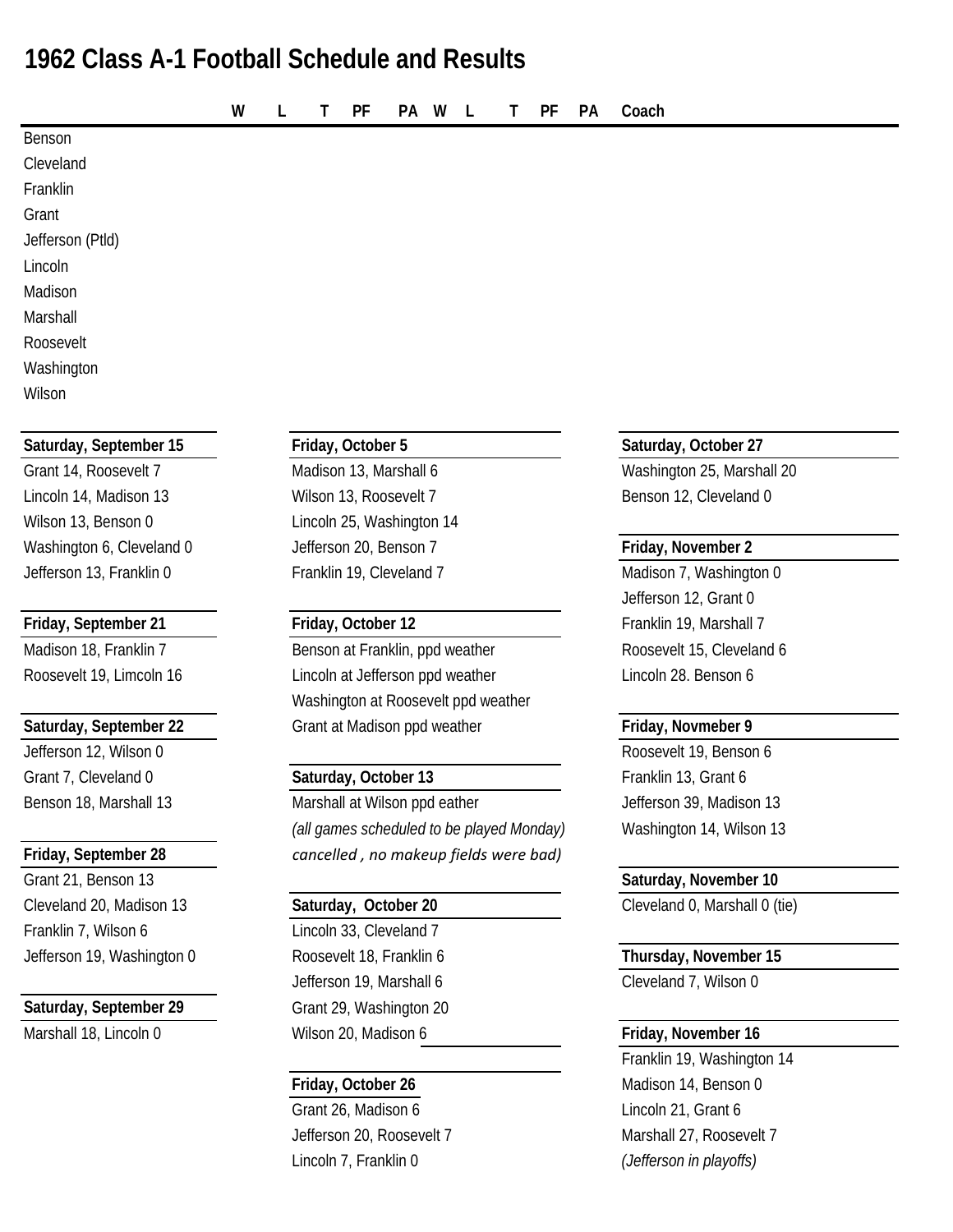- **Jesuit**
- Molalla Parkrose Reynolds Sandy
- Scappoose
- **Silverton**
- Wy'east

### **Friday, September 14 Friday, October 5 Friday, October 26**

x-Jesuit 14, Lebanon 7 **Jesuit 19, Silverton 0** Jesuit 29, Scappoose 0 x-Serra Catholic 7, Silverton 6 Reynolds 31, Molalla 12 Silverton 12, Molalla 6 x-Reynolds 18, Prineville 6 **Parkrose 12, Sandy 7** Sandy 20, Reynolds 19 x-Sandy 13, Madras 6 Wy'east 20, Scappoose 13 Parkrose 21, Wy'east 19 x-Canby 32, Molalla 7 x-Parkrose 6, Redmond 6 (tie) **Friday, October 12 Friday, November 2**

x-Central 35, Silverton 0 Parkrose 1, Molalla 0 x-Woodburn 28, Molalla 7 **Reynolds 13, Jesuit 0 Reynolds 13, Jesuit 0** x-Scappoose 21, Canby 20 **Monday, October 15** Parkrose 25, Silverton 6 x-The Dalles 14, Wy'east 0 Jesuit 13, Sandy 6 Sandy 19, Scappoose 7

### **Saturday, September 22** *(make up games above)*

x-Reynolds 33, Crater 21 x-Bend 14, Parkrose 7 **Friday, October 19**

### **Friday, September 28** Wy'east 14, Sandy 6

Jesuit 19, Parkrose 16 Sandy 37, Silverton 12 **Saturday, October 20** Reynolds 7, Wy'east 0 Reynolds 37, Silverton 6

x-Wy'east at Hermiston **Farkrow Music Strategies** Jesuit at Sandy ppd weather **Reynolds 7, Parkrose 7** (tie) Reynolds at Scappoose ppd weather Sandy 33, Molalla 20 **Friday, September 21** Wy'east 14, Silverton 7 Scappoose 39, Silverton 7 x-Jesuit 32, Serra Catholic 0 Parlrose at Molalla ppd weather Jesuit 26, Wy'east 6 xPrineville 20, Sandy 7 *(Parkrose awarded a forfeit)* **Friday, November 9**

Reynolds 18, Scappoose 7 Wy'east 30, Molalla 0

Jesuit 45, Molalla 0

Scappoose 14, Molalla 0 Parkrose 20, Scappoose 7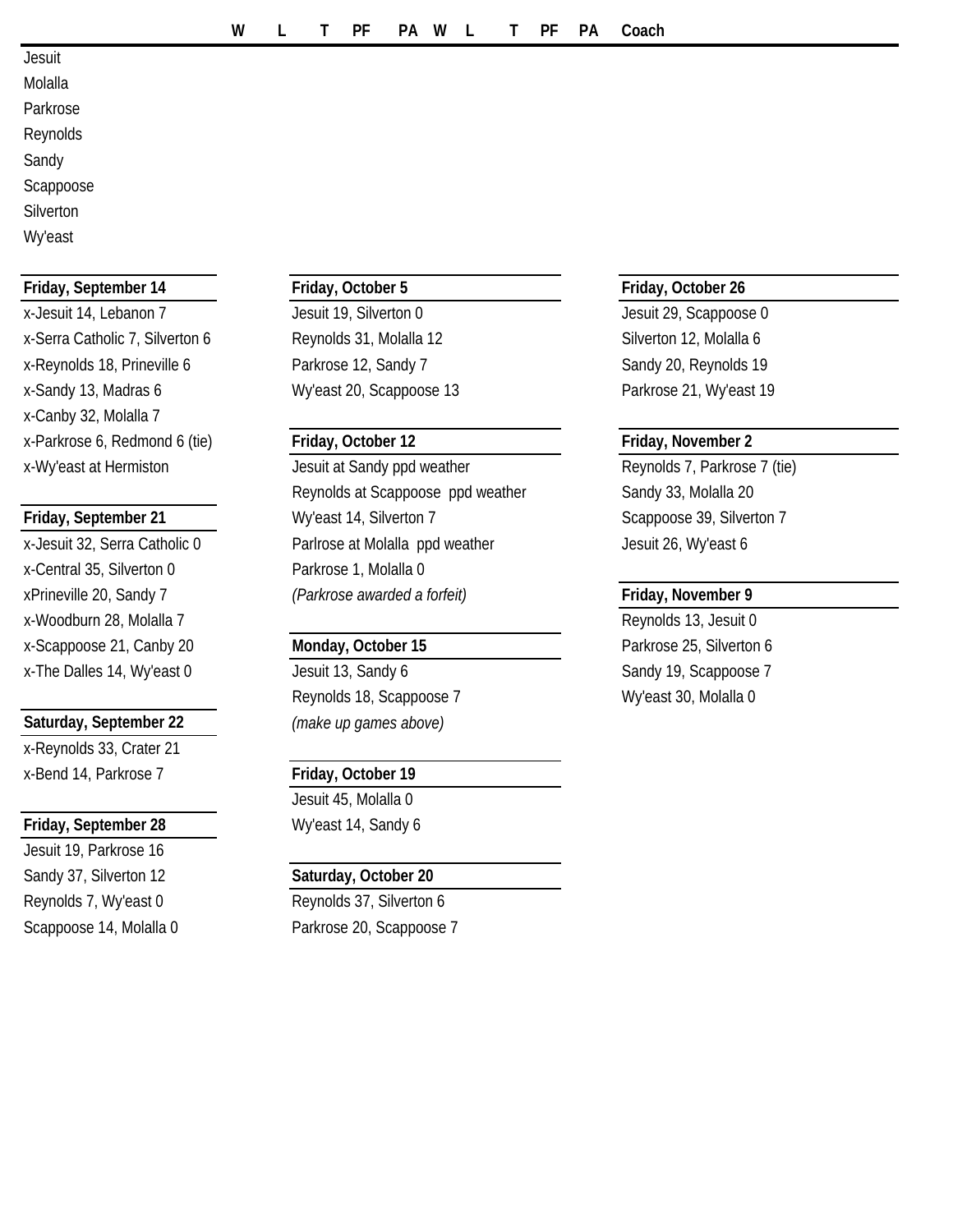### Astoria

Beaverton Centeniial Central Catholic Clackamas David Douglas Gresham Hillsboro Milwaukie

Sunset

David Douglas 21, Centennial 7 Sunset 24, Astoria 13

David Douglas 14, Central Catholic 14 (tie) Sunset at Gresham ppd weather Central Catholic 13, Gresham 0 Milwaukie 20, Centennial 6 Centennial at Astoria ppd weather

### **Saturday, September 22 Saturday, October 13** Hillsboro 6, Clackamas 3

### **Friday, September 28 Monday, October 15**

Beaverton 21, Central Catholic 7 Beaverton 19, Gresham 7 Sunset 31, Beaverton 7 Astoria 19, Hillsboro 14 **David Douglas 7, Milwaukie 3** Milwaukie 18, Clackamas 7 Gresham 12, Clackamas 7 Central Catholic 13, Clackamas 7 **Friday, October 26** Milwaukie 6, Sunset 2 Hillsboro 26, Centennial 7 Beaverton 14, Clackamas 14 (tie)

Hillsboro 21, Gresham 8 David Douglas at Clackamas ppd weather David Douglas 12, Astoria 7 Clackamas 14, Sunset 6 Hillsboro at Central Catholic ppd weather **Friday, November 2**

Beaverton 32, David Douglas 7 Sunset 26, Gresham 13 Saturday, November 3 Milwaukie 7, Central Catholic 0 David Douglas 6, Clackamas 0 Gresham at David Douglas Hillsboro 14, Sunset 7 Hillsboro 7, Central Catholic 7 (tie) Clackamas 6, Centennial 6 (tie) Astoria 7, Centennial 6 **Friday, November 9** *(makeup games above)* Beraverton 14, Hillsboro 12

Hillsboro 19, David Douglas 12 Milwaukie 32, Gresham 19 Astoria 48, Central Catholic 0

### **Friday, September 14 Friday, October 5 Saturday, October 20**

Sunset 26, Centennial 12 **Friday, September 21 Friday, October 12** Milwaukie 26, Hillsboro 20

Beaverton 20, Centennial 0 Beaverton 28, Astoria 7 **Beaverton 20, Milwaukie 19** Central Catholic 28, Sunset 12 Milwaukie 19, Astoria 6

**Saturday, September 29** Centennial 13, Central Catholic 12 Astoria 12, Gresham 0 **Friday, October 19** Clackamas 13, Astoria 0 Centennial 12, Gresham 0 David Douglas 21, Sunset 12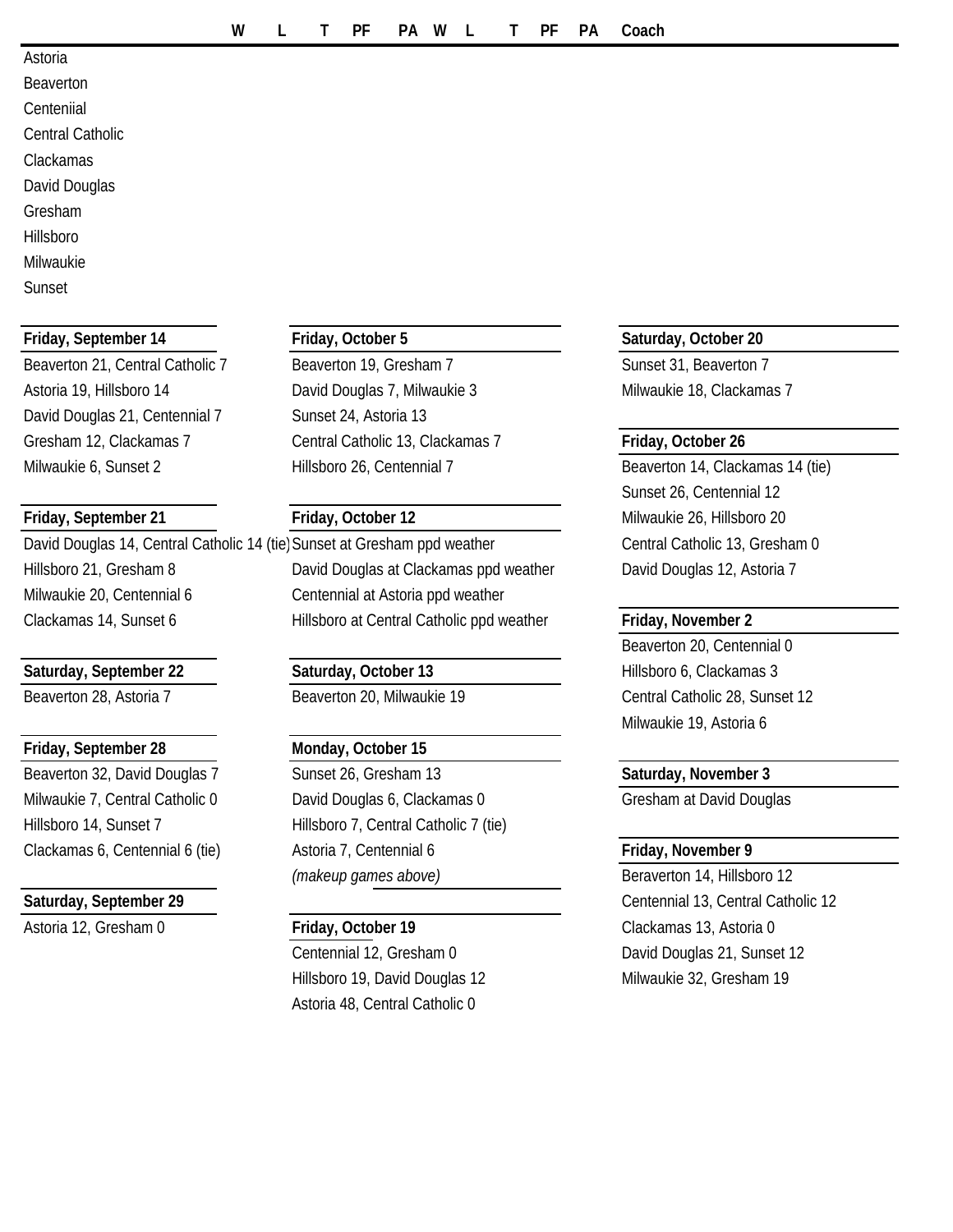### Dallas

Forest Grove Lake Oswego **McMinnville** Newberg Oregon City St. Helens **Tigard** Tillamook West Linn

### **Friday, September 14 Friday, October 5 Friday, October 26**

West Linn 6, Tigard 0 West Linn 20, Dallas 0 Tillamook 14, West Linn 7 Oregon City 56, Dallas 0 Forest Grove 42, Newberg 0 McMinnville 33, Dallas 20 Tillamook 12, Newberg 7 McMinnville 32, Tigard 16 Cregon City 46, Newberg 0 McMinnville 45, Lake Oswego 0 Tillamook 15, Lake Oswego 0 Tigard 20, St. Helens 12

### **Friday, September 21 Friday, October 12 Friday, November 2**

### **Friday, September 28 Monday, October 15 Friday, November 9**

West Linn 13, St. Helens 0 Lake Oswego at West Linn ppd weather West Linn 62, Newberg 0 Oregon City 14, Forest Grove 7 St. Helens at Newberg ppd weather Forest Grove 13, McMinnville 0 Dallas 34, Newberg 6 **Forest Grove at Dallas ppd weather** Figard 39, Dallas 25 McMinnville 25, Tillamook 6 **Oregon City at McMinnville ppd weather** Tillamook 13, St. Helens 0 Lake Oswego 7, Tigard 0 Tillamook at Tigard ppd weather Oregon City 27, Lake Oswego 0

McMinnville 26, Newberg 0 Forest Grove 21, Dallas 6 Tigard 19, Forest Grove 6 Tillamook 42, Dallas 0 Cregon City 20, McMinnville 19 St. Helens 27, Dallas 13 Oregon City 7, Tigard 7 (tie) Tillamook 19, Tigard 6 Lake Oswego 28, Newberg 0 St. Helens 34, Lake Oswego 7 *(makeup games above)* Oregon City 13, Tillamook 0

Tillamook 25, Forest Grove 12 West linn 26, Lake Oswego 7 Tigard 32, Newberg 7 *(Oct 12 make-up game)* Lake Oswego 33, Dallas 12 McMinnville 46, St. Helens 20 Oregon City 16, West Linn 0

St. Helenss 25, Forest Grove 13 Cregon City 22, St. Helens 7 Lake Oswego 33, Forest Grove 27

West Linn 13, Forest Grove 7 St. Helens 12, Newberg 0 McMinnville 20, West Linn 17 ?????

### **Friday, October 19 Thursday, November 15**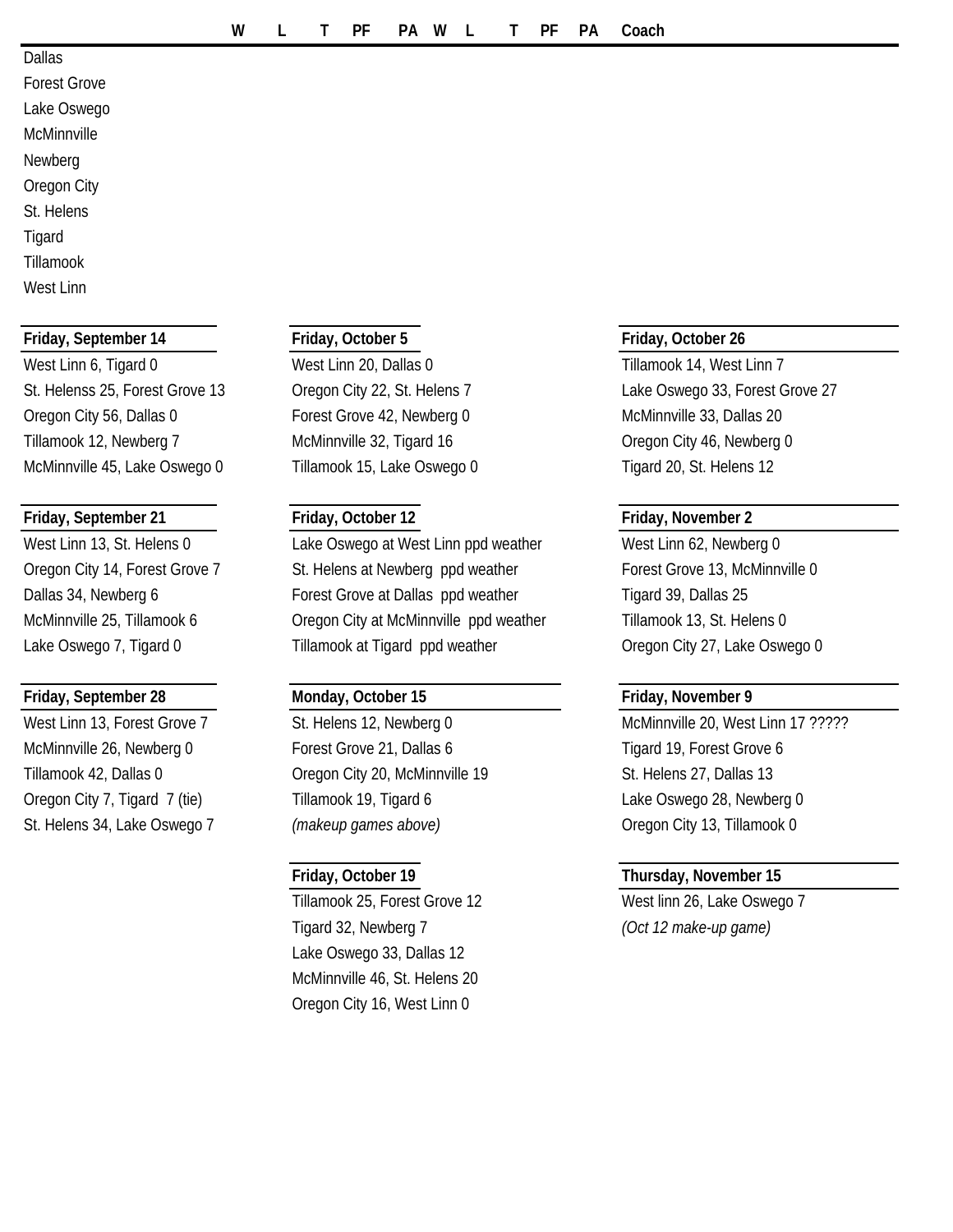| Cottage Grove |  |  |  |  |  |  |
|---------------|--|--|--|--|--|--|
| Marshfield    |  |  |  |  |  |  |
| North Bend    |  |  |  |  |  |  |
| North Eugene  |  |  |  |  |  |  |
| Roseburg      |  |  |  |  |  |  |
| Willamette    |  |  |  |  |  |  |
| South Eugene  |  |  |  |  |  |  |
| Springfield   |  |  |  |  |  |  |
| South Eugene  |  |  |  |  |  |  |
| Springfield   |  |  |  |  |  |  |

x-Cottage Grove 34, Sptingfield 7 South Eugene 7, Marshfield 6 x-North Eugene 7, Corvallis 7 (tie) x-Cottage Grove 27, Myrtle Point 6 South Eugene 20, North Bend 14 x-Grants Pass 24, Roseburg 18 x-Springfield 12, Willamette 6

x-North Bend 26, Reedsport 6

x-Cottage Grove 20, Thurston 0 x-North Eugene 14, Willamette 12 **Saturday, October 13 Friday, November 9**

Roseburg 27, North Eugene 0 *(makeup games above)* Thurston 6, Springfield 0 x-Grants Pass 6, Marshfield 6 (tie) South Eugene 12 South Eugene 14, North Eugene 12 North Bend 13, Springfield 7 **Friday, October 19** x-South Eugene 27, Cottage Grove 13 x-Roseburg 27, North Salem 14 **Friday, November 16** x-Willamette 18, Thurston 7 North Eugene 20, North Bend 6 x-Willamette at Cottage Grove

x-Marshfield 25, Klamath Falls 7 Roseburg 32, Thurston 14 Marahfield 6, Thurston 0 x-South Eugene 20, Willamette 0 x-North Bend 25, Coquille 0 **Friday, October 26** x-Albany 28, Thurston 6 x-Willamette 26, Lebanon 0 Roseburg 46, Marshfield 6

### **Friday, October 12 Friday, November 2**

**Friday, September 21** Roseburg 28, North Bend 6 Roseburg 20, South Eugene 19 Roseburg 28, Springfield 6 North Eugene at Marshfield ppd weather Marshfield 40, Springfield 6 x-Medford 27, Marshfield 0 x-Springfield 6, Ashland 2 North Bend 39, Thurston 13 x-Grants Pass 35, North Bend 6 Thurston at South Eugene ppd weather x-Grants Pass 35, Willamette 6 x-South Eugene 13, North Salem 0 Willamette at Cottage Grove ppd weather x-North Eugene 19, Cottage Grove 0

North Eughene 13, Marshfield 13 (tie) x-Roseburg 14, Cottage Grove 0 **Friday, September 28** South Eugene 34, Thurston 13 Marshfiueld 34, North Bend 6

South Eugene 22, Springfield 0 x-Cottage Grove 41, Sweet Home 32

**Friday, September 14 Friday, October 5 Saturday, October 20**

**Saturday, October 6** Thurston 13, North Eugene 13 (tie) Saturday, September 15 **North Eugene 13, Springfield 0** x-Corvallis 33, Cottage Grove 0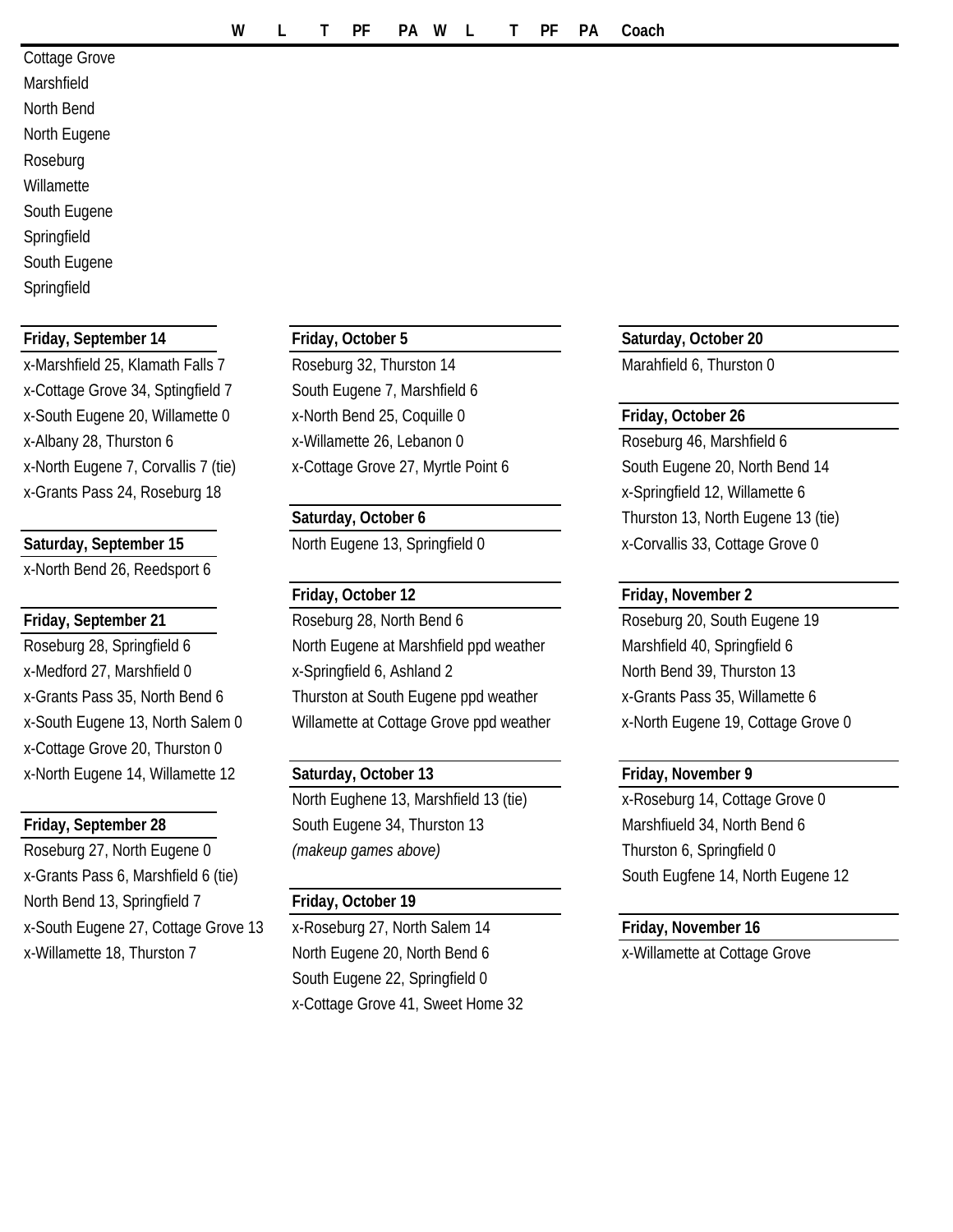Ashland **Crater** 

Grants Pass Klamath Union

Medford

### **Friday, September 14 Friday, October 5 Friday, October 26**

x-Marshfield 25, Klamath Falls 7 x-Yreka (CA) 21, Ashland 7 Klamath Falls 20, Ashland 6 x-Grants Pass 24, Roseburg 18  $x - K$ lamath Falls at The Dalles Grants Pass 25, Crater 0 x-Bend 21, Crater 6 x-Medford 20, South Salem 0 x-Medford 42, La Grande 0 x-Medford 27, The Dalles 0

### **Friday, September 21**

x-Redmond 28, Ashland 13 **Saturday, October 13 Friday, November 9** x-Grants Pass 35, North Bend 6 Klamath Falls 12, Grants Pass 9 Crater 13, Ashland 0 x-South Salem 27, Klamath Falls 7 *(makeup game above)* Medford 14, Grants Pass 6 x-Medford 27, Marshfield 0

### Saturday, September 22 **Grants Pass 59, Ashland 0** x-Bend at Klamath Falls

### **Friday, September 28**

x-Prineville 13, Ashland 0 x-Crater 26, Coquille 7 x-Grants Pass 6, Marshfield 6 (tie) x-Corvallis 27, Klamath Falls 12

Saturday, September 15 Medford 7, Crater 0 Medford 19, Ashland 0 x-Redding (CA) 47, Ashland 7 x-Springfield 6, Ashland 2 Crater 0, Klamath Falls 0 (tie) Grants Pass at Klamath Falls ppd weather x-Grants Pass 35, Willamette 6

x-Reynolds 33, Crater 21 Medford 13, Klamath falls 0 x-Crater 19, Yreka (CA) 13

### **Friday, October 12 Friday, November 2**

### **Friday, October 19 Saturday, November 10**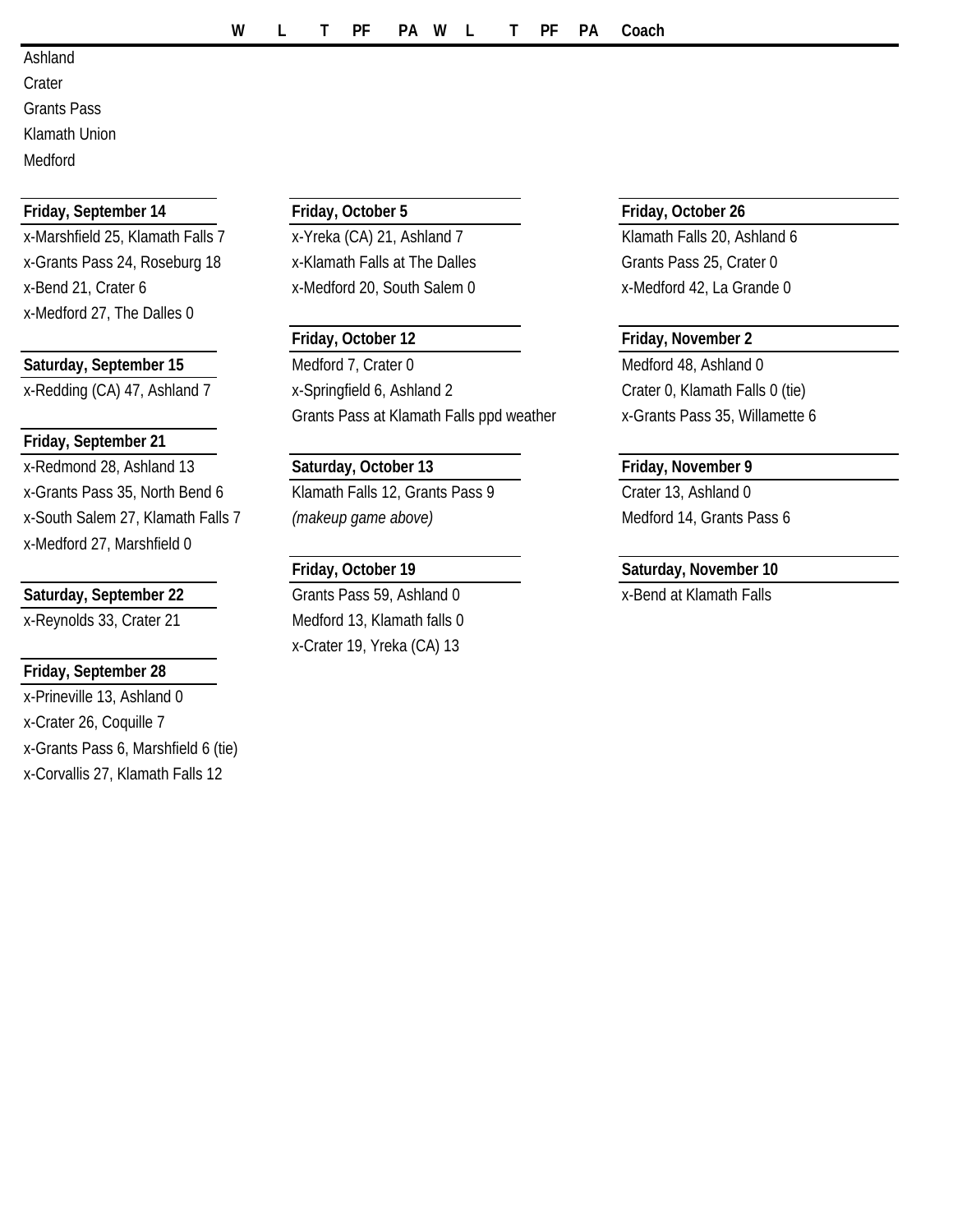| West       | W |   |   | PF | PA | W | $\mathsf{L}$ | T. | PF | <b>PA</b> | Coach |
|------------|---|---|---|----|----|---|--------------|----|----|-----------|-------|
|            |   |   |   |    |    |   |              |    |    |           |       |
| Bend       |   |   |   |    |    |   |              |    |    |           |       |
| Prinville  |   |   |   |    |    |   |              |    |    |           |       |
| The Dallas |   |   |   |    |    |   |              |    |    |           |       |
| Redmond    |   |   |   |    |    |   |              |    |    |           |       |
| Madras     |   |   |   |    |    |   |              |    |    |           |       |
| East       | W | L | Τ | PF | PA | W | $\mathsf{L}$ | T. | PF | PA        | Coach |
| Baker      |   |   |   |    |    |   |              |    |    |           |       |
| Hermiston  |   |   |   |    |    |   |              |    |    |           |       |
| La Grande  |   |   |   |    |    |   |              |    |    |           |       |
| Pendleton  |   |   |   |    |    |   |              |    |    |           |       |

**McLoughlin** 

x-Reynolds 18, Prineville 6 x-Prineville 13, Ashland 0 Mac-Hi 14, Baker 0 x-Ontario 20, Baker 13 x-Madras 20, Grant Union 8 Pendleton 45, Redmond 7 x-Madras at Sandy **La Grande 20, Mac-Hi 6** x-Ontario 19, Nyssa 7 x-Bend 21, Crater 6 x-Bker 12, Payette (ID) 7 x-Wy'east at Hermiston x-Ontario 20, Parma (ID) 7 **Saturday, October 20** x-Mac-Hi at DeSalles (WA) The Dalles at Bend

x-Pendleton 26, Borah (ID) 20 The Dalles 33, Madras 0

x-The Dalles 14, Wy'east 0 Pendleton 45, La Grande 6 x-Prineville 13, Sweet Home 6 x-Redmond 28, Ashland 13 Hermiston 27, Baker 7 Network 2014 2, La Grande 0 x-Prineville 20, Sandy 7 x-Klamath Falls at the Dalles x-Ontario 7, Weiser (ID) 0 x-Madras 12, Sherman County 0 x-Ontario 27, Payette (ID) 6 **Saturday, October 27** x-Baker 3, La Grande 0 and 24, Bend 19 and 24, Bend 19 and 24, Bend 19 and 24, Bend 19 and 24, Bend 19 and 20 x-Pendleton 28, Boise (ID) 6 **Saturday, October 6** x-Moses Lake (WA) 13, Hermiston 12 Bend 44, Madras 13 **Friday, November 2** x-Clarkston (WA) 26, Mac-Hi 6 Prineville 18, The Dalles 13 x-Caldwell (ID) 39 Ontario 13 **Friday, October 12 Redmond 28, Madras 12 Redmond 28, Madras 12** 

### **Friday, September 14 Friday, September 28 Friday, October 19**

x-Medford 27, The Dalles 0 Pendleton 25, The Dalles 6 Prineville 12, Madras 6

### **Saturday, September 29**

Saturday, September 15 South Salem 27, Bend 6 **Friday, October 26** 

Friday, September 21 **Prineville 14, Redmond 14 (tie)** Mac-Hi 15, Hermiston 12

The Dalles 26, Redmond 7 Mac-Hi 14, La Grande 7 Saturday, September 22 La Grande 27, Baker 20 Pendleton 41, Hermiston 0 x-Bend at Parkrose **Pendleton 57, Mac-Hi 14** Bend 26, Baker 20 Hermiston 7, Madras 6 x-Vale 0, Ontario 0 (tie) x-Emmett (ID) 27, Ontario 0 **Saturday, November 10**

x-Parkrose 6, Redmond 6 (tie) Redmond 33, Hermiston 6 La Grande 12, Hermiston 12 (tie)

**Friday, October 5** Pendleton 66, Baker 0

Pendleton 32, Prineville 0 **Saturday, October 13** *(District playoff for state berth)* Bend 0, Prineville 0 (tie) X-Klamath Falls at Bend x-Onario 20, Meridan (ID) 8 (Fri, Nov 9)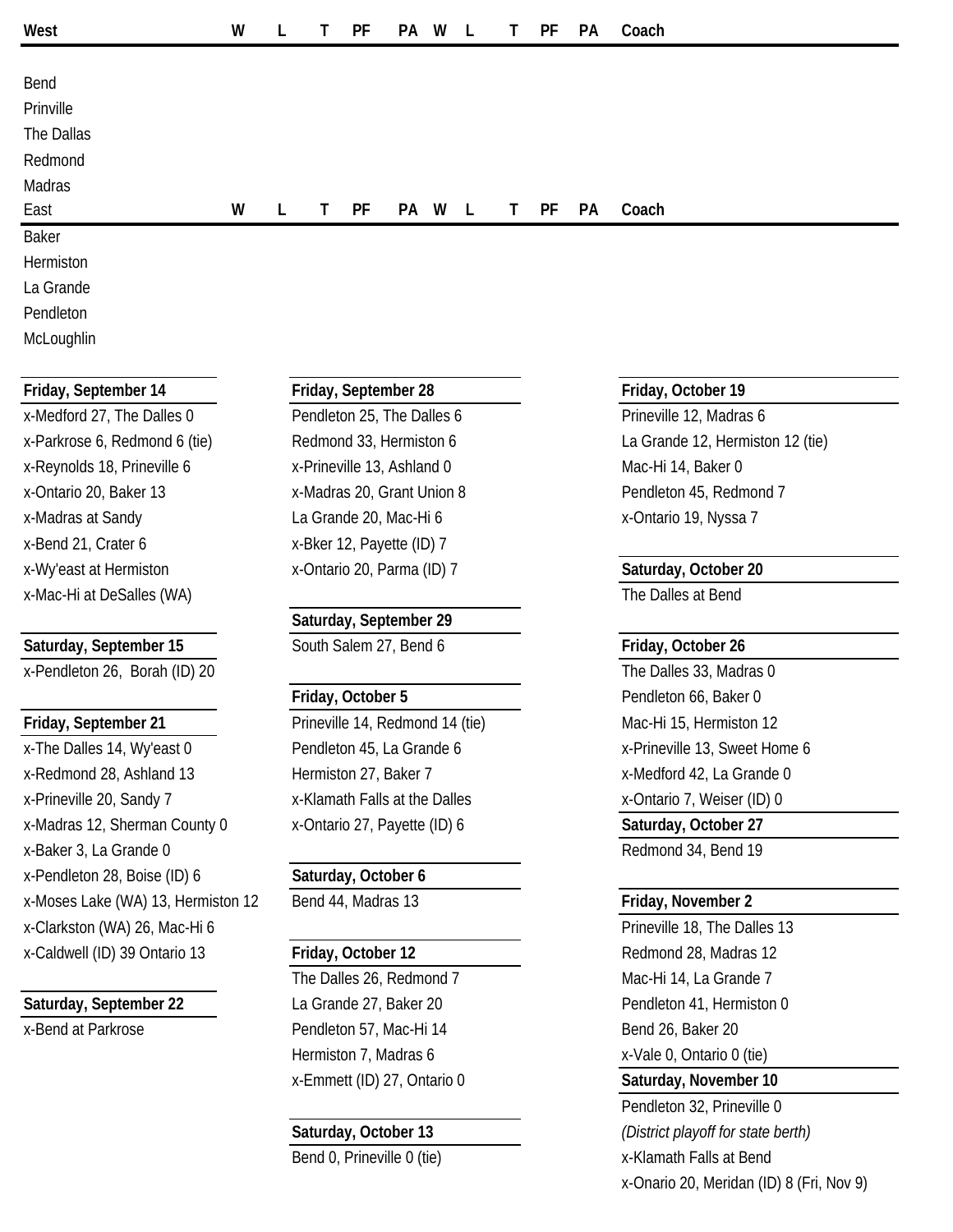**Corvallis** 

Lebanon

North Salem

South Salem

Sweet Home

Albany

### **Friday, September 14 Friday, October 5 Friday, October 26**

x-Albany 28, Thurston 6 North Salem 40, Albany 14 x-Corvallis 33, Cottage Grove 0 x-Corvallis 13, North Eugene 13 (tie) Corvallis 33, Sweet Home 0 South Salem 47, Lebanon 0 x-Jesuit 14, Lebanon 7 x-Willamette 26, Lebanon 0 x-Prineville 13, Sweet Home 6 x-South Salem 20, North Salem 0 x-Medford 20, South Salem 0 x-Central 25, Sweet Home 0 **Saturday, October 27**

x-South Eugene 13, North Salem 0 South Salem 13, Corvallis 7 x-South Salem 27, Klamath Falls 7 **Monday, October 15**

### **Friday, September 28** Corvallis 40, Albany 20

Albany 33, Lebanon 12 **Friday, October 19** Sweet Home 17, Lebanon 0 North Salem 39, Sweet Home 0 x-Roseburg 27, North Salem 0

### **Saturday, September 29**

x-South Salem 27, Bend 6 **Saturday, October 20**

**Friday, September 21** Lebanon at Albany ppd weather Corvallis 34, Albany 19 North Salem at Corvallis ppd weather **Friday, November 2** Lebanon 25, Sweet Home 0 Sweet Home at South Salem ppd weather Albany 28, Sweet Home 7

Albany 42, Lebanon 7 **Saturday, November 3** Saturday, September 22 **North Salem 20, Corvallis 12** North Salem 49, Lebanon 0 x-Bend 14, Parkrose 7 South Salem 39, Sweet Home 0 *(makeup games above)* **Friday, November 9**

x-Corvallis 27, Klamath Falls 12 Corvallis 41, Lebanon 0 North Salem 20, South Salem 6 x-Cottage Grove 41, Sweet Home 32

Albany 2, South Salem 27 (tie)

**Friday, October 12** North Salem 45, Albany 0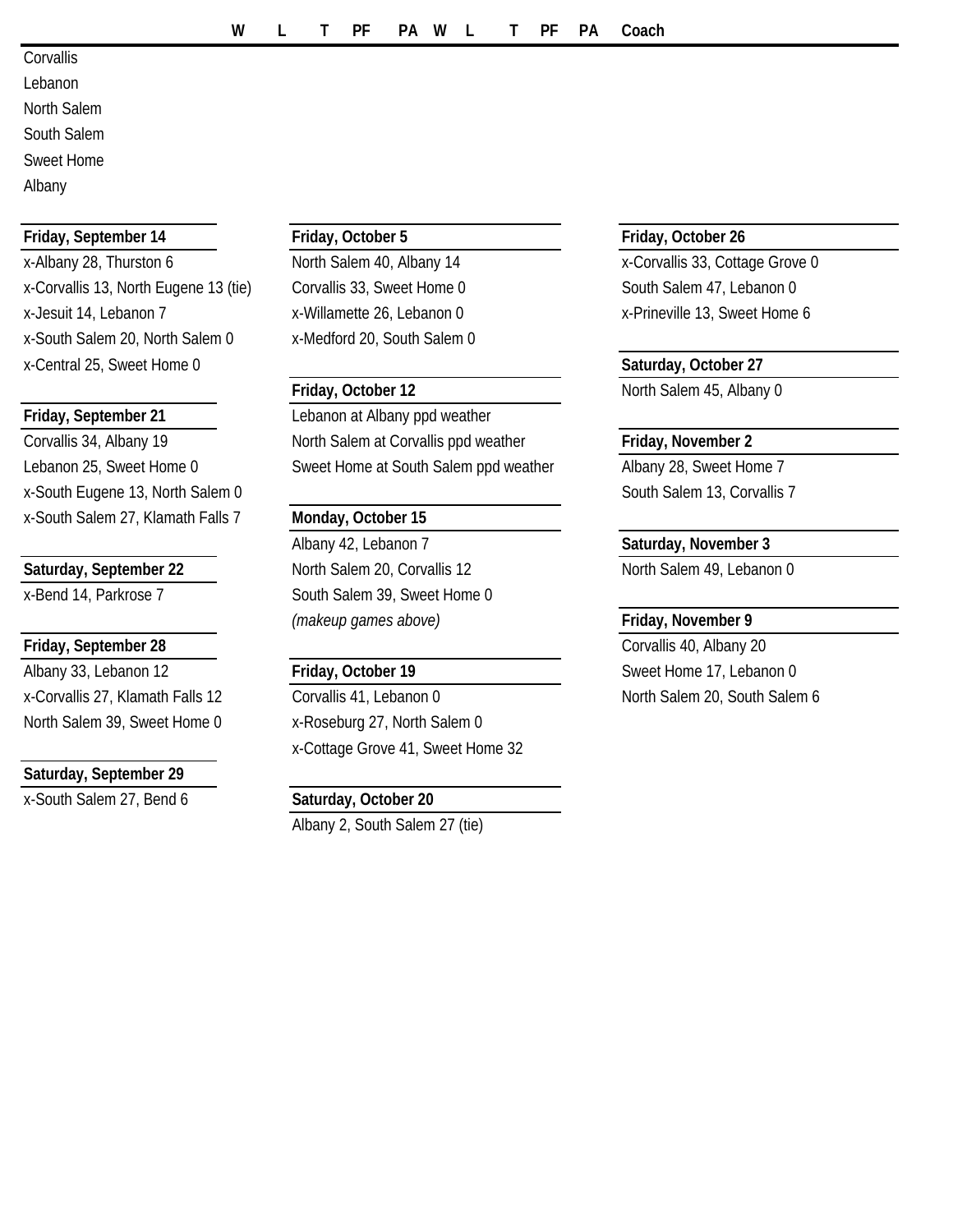# **1962 Class A-2 Football Schedule & Results**

**W L T PF PA W L T PF PA Coach**

### Banks

Clatskanie Concordia Estacada

Hood River

Neah-Kah-Nie

Seaside Vernonia

**Warrenton** 

### **Friday, September 14 Friday, October 5 Saturday, October 20**

Rainier 26, Vernonia 7 Neah-Kah-Nie at Vernonia

Estacada 34, Banks 0 North Catholic 60, Banks 0 Hood River 14, Rainier 0

### **Friday, September 21 Friday, October 12**

Seaside 42, Vernonia 0 **Friday, November 2**

North Catholic 26, Rainier 6 **Hood River 34, Vernonia 13** Hood River 34, Vernonia 13 Toledo 27, Warrenton 0 **Saturday, October 13** Rainier 60, Banks 0

Concordia 25, Clatskanie 6 North Catholic 34, Estacada 7 Estacada 40, Vernonia 13 **Monday, October 15** Rainier 40, Neah-Kah-Nie 6 North Catholic 25, Clatskanie 7 Friday, November 9 x-Warrenton 27, Star of the Sea 7 (makeup game above) Clatskanie 13, Vernonia 6

### **Saturday, September 29 Friday, October 19**

North Catholic 32, Hood River 19 Rainier 35, Clatskanie 0 **Saturday, November 10** Seaside 45, Banks 0 **Estacada 12, Hood River 7** Seaside 20, Concordia 7

Clatskanie at Neah-Kah-Nie **Hood River 20, Clatskanie 7** Concordia 47, Banks 0 Seaside 19, Hood River 0 Seaside 19, Estacada 13 North Catholic 47, Vernonia 0 Warrenton 6, Seaside JV's 6 (tie) **X**-Tillamook Catholic 6, Warrenton 6 (tie) **Friday, October 26** 

Estacada 28, Clatskanie 6 **Hood River at Neah-Kah-Nie ppd weather Saturday, October 27** Concordia 13, Hood River 12 Banks at Vernonia pdd weather Clatskanie 7, Banks 0 Neah-Kah-Nie 7, Banks 0 *(can't find any infro on these 2 games)*

x-Warrenton 6, Knappa 0 Concordia 42m, Naeh-Kah-Nie 12 **Saturday, September 22** North Catholic at Clatskanieppd weather Seaside 59, Clatskanie 0

Estacada 32, Concordia 0 **Friday, September 28** Seaside 27, Rainier 0 **Saturday, November 3**

Corbett 34, Warrenton 6 Hood River 45, Banks 0

Concordia 34, Vernonia 6 Saturday, Septenber 15 **Saturday, October 6** Estacada 15, Neah-Kah-Nie 0 North Catholic at Concordia Concordia Concordia 26, Rainier 0 Seaside 21, North Catholic 0 x-Warrenton 7, Gaston 7 (tie)

# Rainier 26, Estacada 19

Seaside 46, Neah-Kah-Nie 0 North Catholic 40, Neah-Kah-Nie 0 x-Warrenton 7, Santiam Christian 0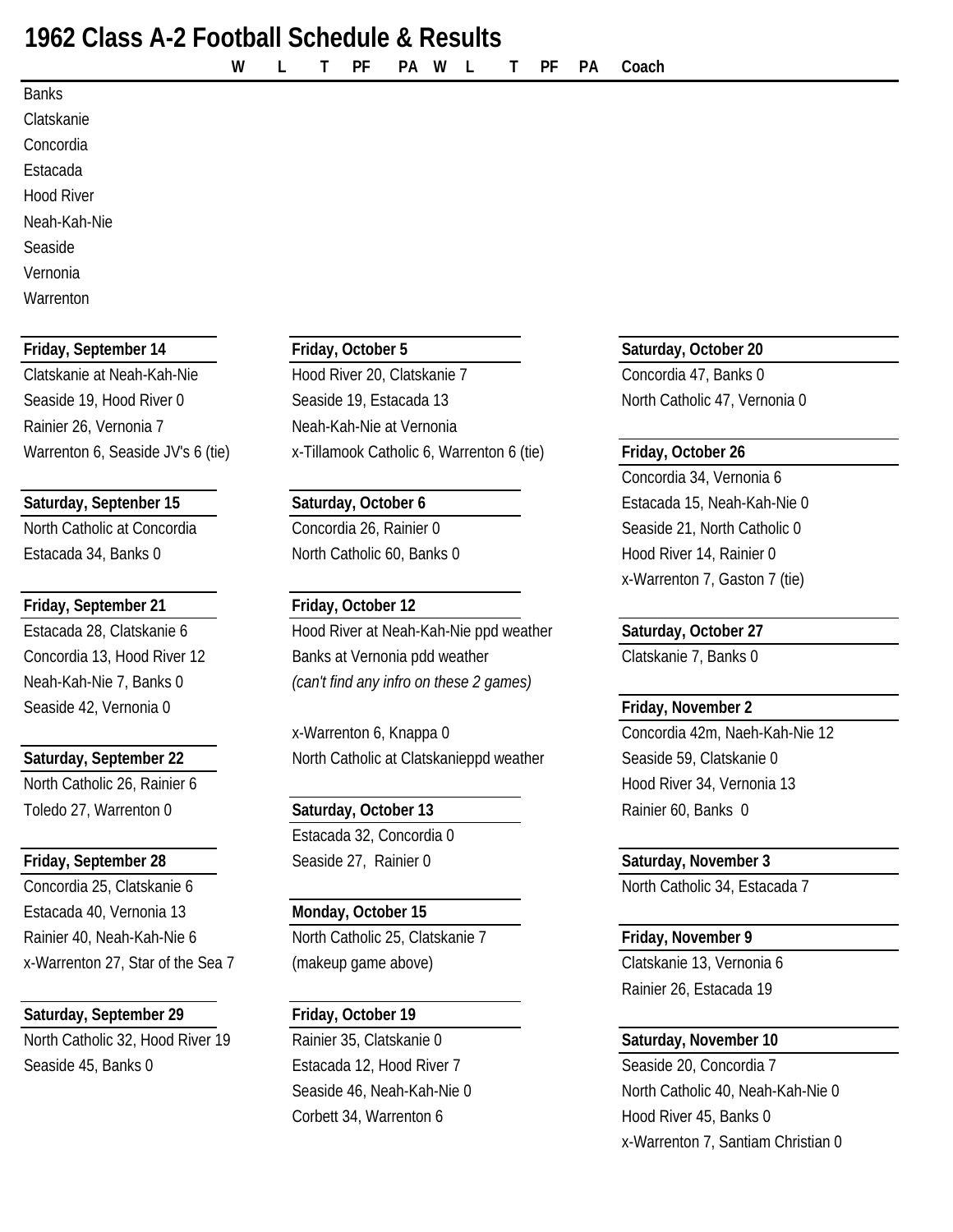### Amity

Dayton **Nestucca** Philomath Salem Academy Sheridan Sherman County Sherwood Willaminia

Yamhill

### **Friday, September 14 Friday, October 5 Friday, October 26**

Philomath 12, Willamina 0 Sheridan 14, Nestucca 0 Dayton 18, Amity 7 Nestucca 26, Dayton 0 Willamina 14, Amity 0 Philomath 6, Sher5idan 6 (tie) x-Yamhill-Carlton 28, Waldport 0

x-Newport 34, Nestucca 0

Philomath 46, Sherwood 13 Willamina 21, Sherwood 6 Willamina 20, Sheridan 6 Sheridan 19, Dayton 13 Sheridan 19, Salem Academy 12 Nestucca 6, Sherwood 2 Nestucca 12, Salem Academy 7 x-Toledo 7, Willamina 6 **Friday, October 19**

Sheridan 39, Amity 7 **Philomath 20, Dayton 12** Nestucca 18, Willamina 2

### **Friday, October 12 Friday, November 2**

**Friday, September 21** Yamhill-Carlton at Dayton Willamina 26, Salem Academy 6 Sheridan 33, Sherwood 6 **Philomath at Nestucca ppd weather** Nestucca 14, Amity 7 Philomath 27, Amity 14 Willamina at Sherwood ppd weather Yamhill-Carlton 51, Sheridan 12 Salem Academy 13, Dayton 12 Sheridan at Sale Academy ppd weather Dayton 33, Sherwood 0 Yamhill-Carlton 20, Willamina 6 x-Amity 26, Chemawa 0 x-Siuslawe 20, Philomath 7

**Friday, September 28** Philomath 18, Nestucca 6 Salem Academy 31, Amity 21

Yamhill-Carlton 19, Nestucca 6 Dayton 7, Willamina 6 Philomath 32, Salem Academy 6 x-Sheridan 40, Mapleton 14 Amity 14, Sherwood 14 (tie)

Salem Academy 32, Sherwood 0 Yamhill-Carlton 34, Sherwood 0 Yamhill-Carlton 47, Salem Academy 12

### **Monday, October 15 Friday, November 9**

Yamhill-Carlton 33, Amity 7 (makeup games above) Yamhill-Carlton 40, Philomath 18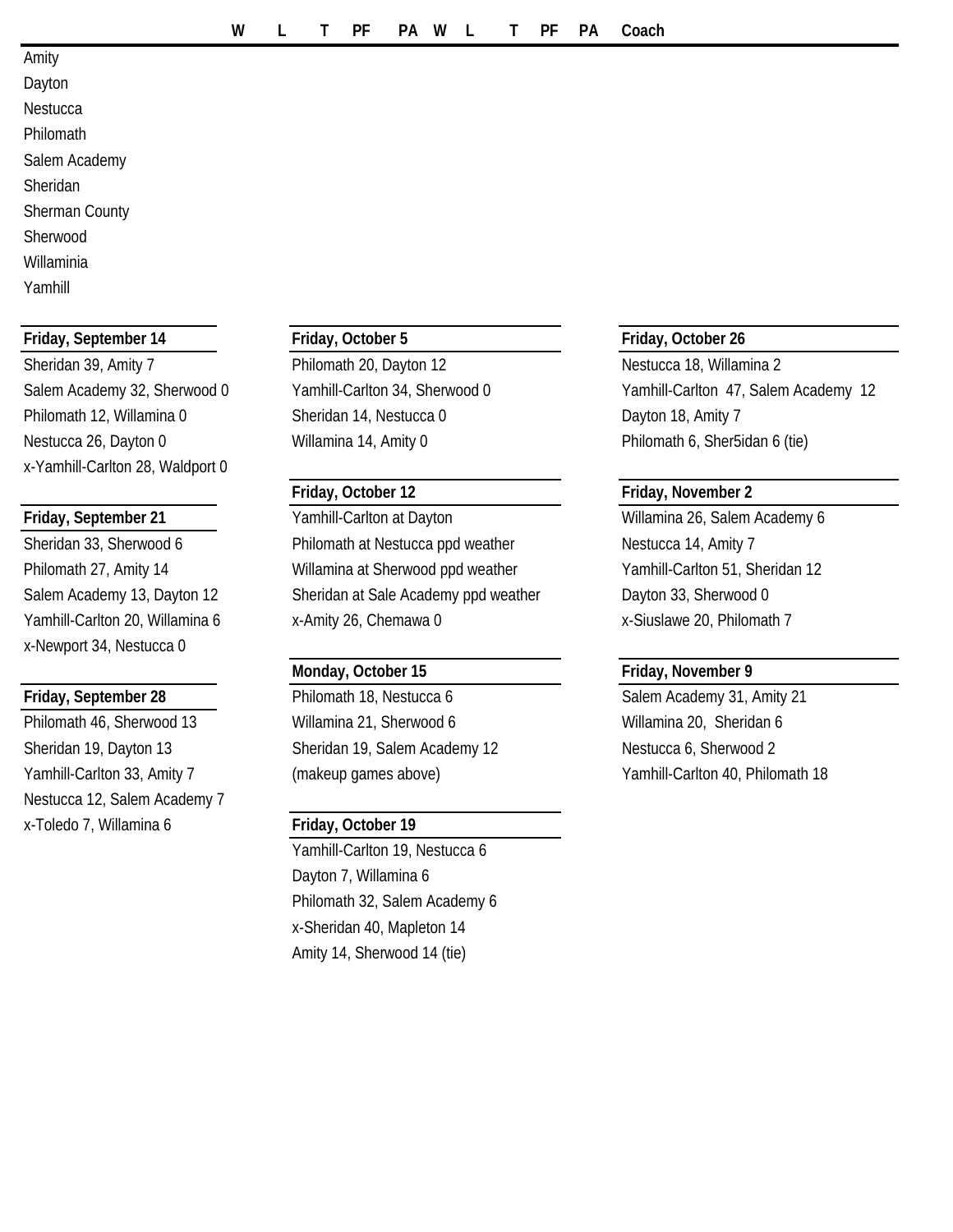- Siuslaw
- Mapleton
- Newport Reedsport

Taft

- Tillamook Catholic
- Toledo
- **Waldport**

### **Friday, September 14 Friday, September 28 Friday, October 19**

x-Yamhill-Carlton 28, Waldport 0 Reedsport 20, Newport 13 Toledo 18, Newport 6

Toldo 19, Newport 0 x-Toledo 7, Willamina 6 x-Sheridan 40, Mapleton 14 Siuslaw 14, Mapleton 12 **Friday, October 26** x-Taft 28, Siletz 13 **Friday, October 5** Newport 26, Taft 0 x-North Bend 26, Reedsport 6 Newport 28, Mapleton 0 Toledo 6, Reedsport 0

x-Reedsport 18, Coquille 7 x-Bandon 19, Reedsport 6 **Friday, November 2** x-Newport 34, Nestucca 0 <br>
Newport 52, Waldport 37 x-Bandon 6, Toledo 0 **Friday, October 12** Toledo 20, Mapleton 2

x-Glide 14, Mapleton 6 Toledo 20, Siuslaw 0

Mapleton 33, Waldport 21 Taft 13, Waldport 0

Toledo 18, Taft 7 Siuslaw 21, Mapleton 19 **Friday, September 21** Siuslaw 18, Waldport 6

x-Taft at Gold Beach Newport at Siuslaw ppd weather Reedsport 27, Taft 0 x-Waldport 7, Cascade 7 (tie) Reedsport at Mapleton ppd weather x-Siuslaw 20, Philomath 7 Waldport at Toledo ppd weather **Saturday, September 22** *(clouldn't find any infor on makeup)* **Friday, November 9**

# x-Siuslaw 7, Douglas 6 **Saturday, October 13** Mapleton 7, Taft 0

*(moved to Nov 16th)*

Reedsport 13, Mapleton 6 *(make up game, Oct 12) (makeup game above)*

Saturday, September 15 Siuslaw 19, Taft 0 Siuslaw 19, Taft 0 Siuslaw 13, Reedsport 13 (tie)

Newport at Siuslaw ppd weather Reedsport 45, Waldport 0

### **Friday, Novem,ber 16**

**Monday, October 15** Newport 18, Siuslaw 6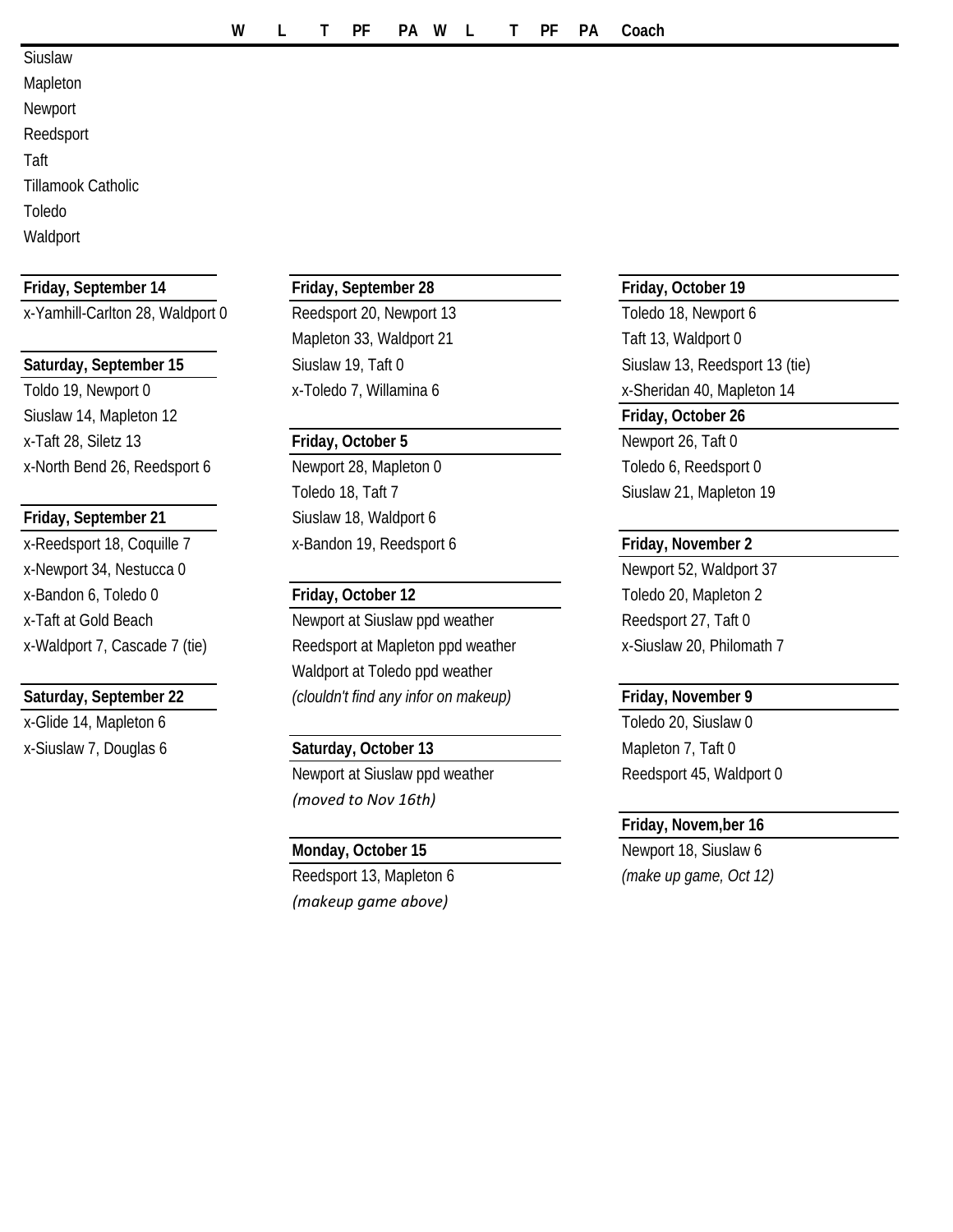Bandon Brookings Coquille Gold Beach Myrtle Point

**Pacific** 

x-Bandon 24, Sutherloin 0 x-Bandon 41, Myrte Creek 13 x-Eagle 7, Brookings 0 x-Brookings 24, Ferndale (CA) 12 **Saturday, October 20** x-Myrtle Point 9, Myrtle Creek 6 x-Myrtle Point 7, Douglas 2 Brookings 35, Pacific 7 x-Coquille 27, Douglas 0 Gold Beach 7, Coquille 0 x-Gold Beach 34, Illionis Valley 32 **Friday, October 5**

x-Reedsport 18, Coquille 7 **Saturday, October 27** x-Gold Beach 41, Taft 0 **Friday, October 12** Gold Beach 33, Pacific 0

x-Pacific 27, Glendle 7 **Monday, October 15** x-Crater 26, Coquille 7 Bandon 27, Brookings 0 **Friday, November 9** x-Gold Beach 19, Riddle 12 Coquille 28, Pacific 13 Gold Beach 6, Bandon 6 (tie)

### **Friday, September 14 Saturday, September 29** Bandon 19, Myrtle Point 0

Bandon 19, Reedsport 6 **Friday**, October 26 **Friday, September 21** Gold Beach 21, Brookings 6 Bandon 45, Coquille 0 x-Bandon 6, Toledo 0 x-Cottage Grove 27, Myrtle Point 6 Brookings 18, Myrtle Point 6 x-Pacific at Powers x-North Bend 25, Coquille 0

Bandon at Brookings ppd weather **Saturday, September 22** Coquille at Pacific ppd weather **Friday, November 2** x-Brookings 25, McKinneyville (CA) 7 Myrtle Point at Gold Beach ppd weather Bandon 49, Pacific 7 *(no informationon makeup)* Brookings 7, Gold Beach 6

**Friday, October 19**

**Friday, September 28** Myrtle Point 34, Coquille 20

*(makeup games above)* Brookings 12, Coquille 6 Myrtle Point 26, Pacific 6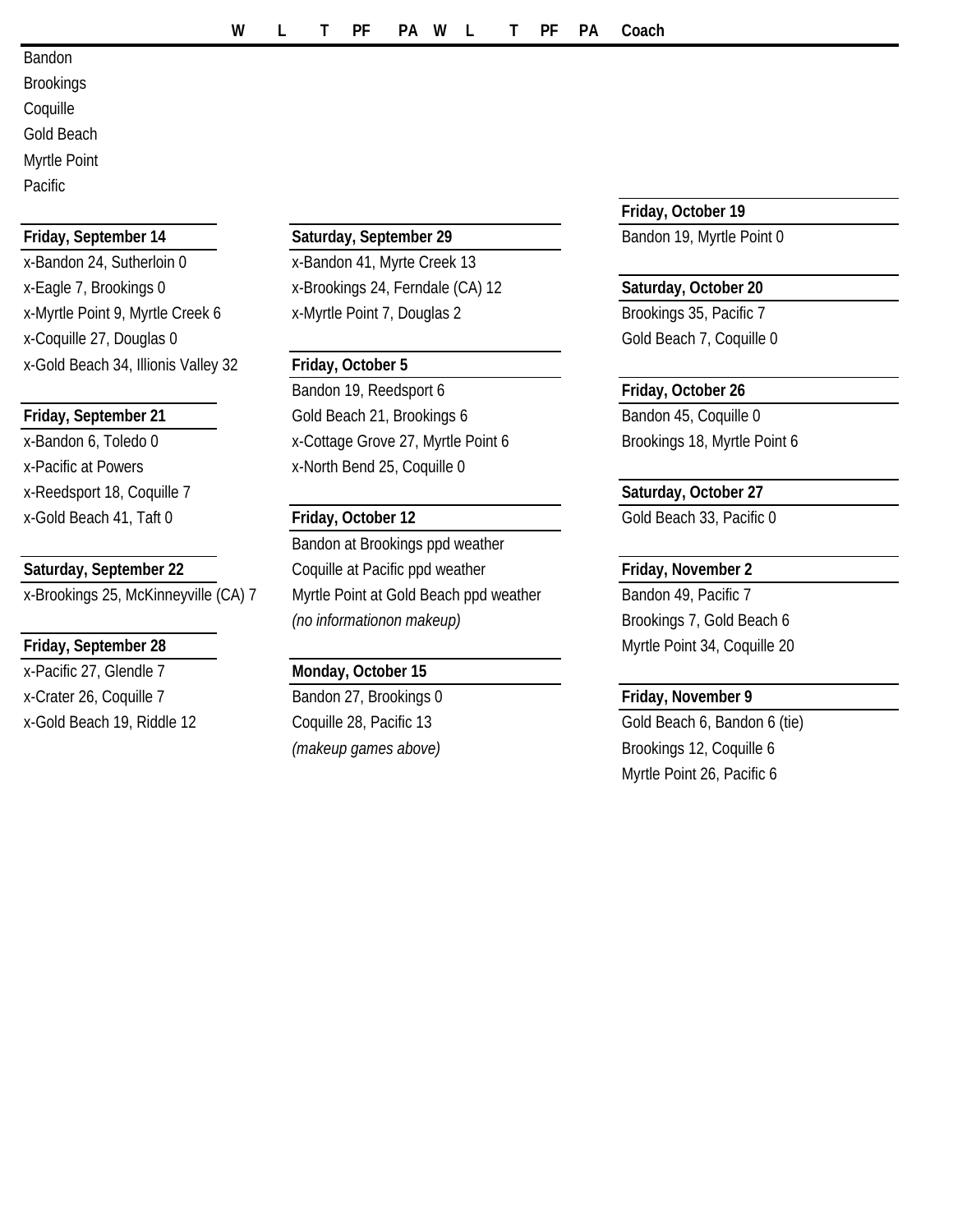- Central Linn Creswell Drain Elmira Junction City Pleasant Hill St. Francis
- **Harrisburg** McKenzie

### **Friday, September 14 Friday, October 5 Saturday, October 20**

Elmira 25, Junction City 0 Drain 29, McKenzie 6

Creswell 9, Central Linn 0 Elmira 19, St. Francis 0

Creswell 28, Elmira 0 xelmira 33, Harrisburg 13 McKenzie 22, Junction City 13 **Monday, October 15** Oakridge 24, Creswell 20

### **Saturday, September 29**

St. Francis 6, Pleasant Hill 0 **Friday, October 19 Saturday, Novrember 10**

x-St. Francis 38, Oakridge 6 x-Oakridge 18, Junction City 0 Harrisburg 12, Central Linn 0 Drain 33, Pleasant Hill 13 Pleasant Hill 19, Central Linn 13 Elmira 27, Pleasant Hill 24 McKenzie 27, Harrisburg 7 **Creswell 13, Harrisburg 6** Friday, October 26

x-McKenzie 19, Oakridge 7 x-Pleasant Hill at Oakridge ppd weather Junction City 25, St. Francvis 13 St. Francis 20, Cenntral Linn 0 Elmira at Central Linn ppd weather **Drain 20, Creswell 0** Junction City 28, Harrisburg 12 Harrisburg at St. Francis ppd weather Creswell 14, Pleasant Hill 13 Junction City at Drain ppd weather **Friday, November 2**

Elmira 20, Drain 6 McKenzie 19, Creswell 7 McKenzie 20, Pleasant Hill 12 Elmira at Central Linn ppd weather **Thursday, September 27** Harrisburg at St. Francis ppd weather **Saturday, November 3** 

x-Oakridge 35, Pleasant Hill 28 **Friday, September 28** Elmira 51, Central Linn 0 **Friday, November 9** Central Linn 9, Drain 6 St. Francis 19, Harrisburg 12 Central Linn 9, Drain 6 St. Francis 19, Harrisburg 12 x-Drain 47, Harrisburg 7 **Drain 14, Junction City 6** Junction City 6, Pleasant Hill 0 (makeup games above) Drain 33, Central Linn 6

Drain 27, Oakridge 0 Elmira 13, McKenzie 12 McKenzie 25, St. Francis 6 Creswell 7, St. Francis 6 Junction City 13, Creswell 7

x-Elmira 47, Oakridge 0 **Saturday, September 15 Saturday, October 6** McKenzie 25, Central Linn 7

### **Saturday, October 27**

**Friday, September 21 Friday, October 12 Pleasant Hill 34, Harrisburg 21** 

Drain 31. St. Francis 7 **Saturday, September 22 Saturday, October 13** Junction City 8, Central Linn 0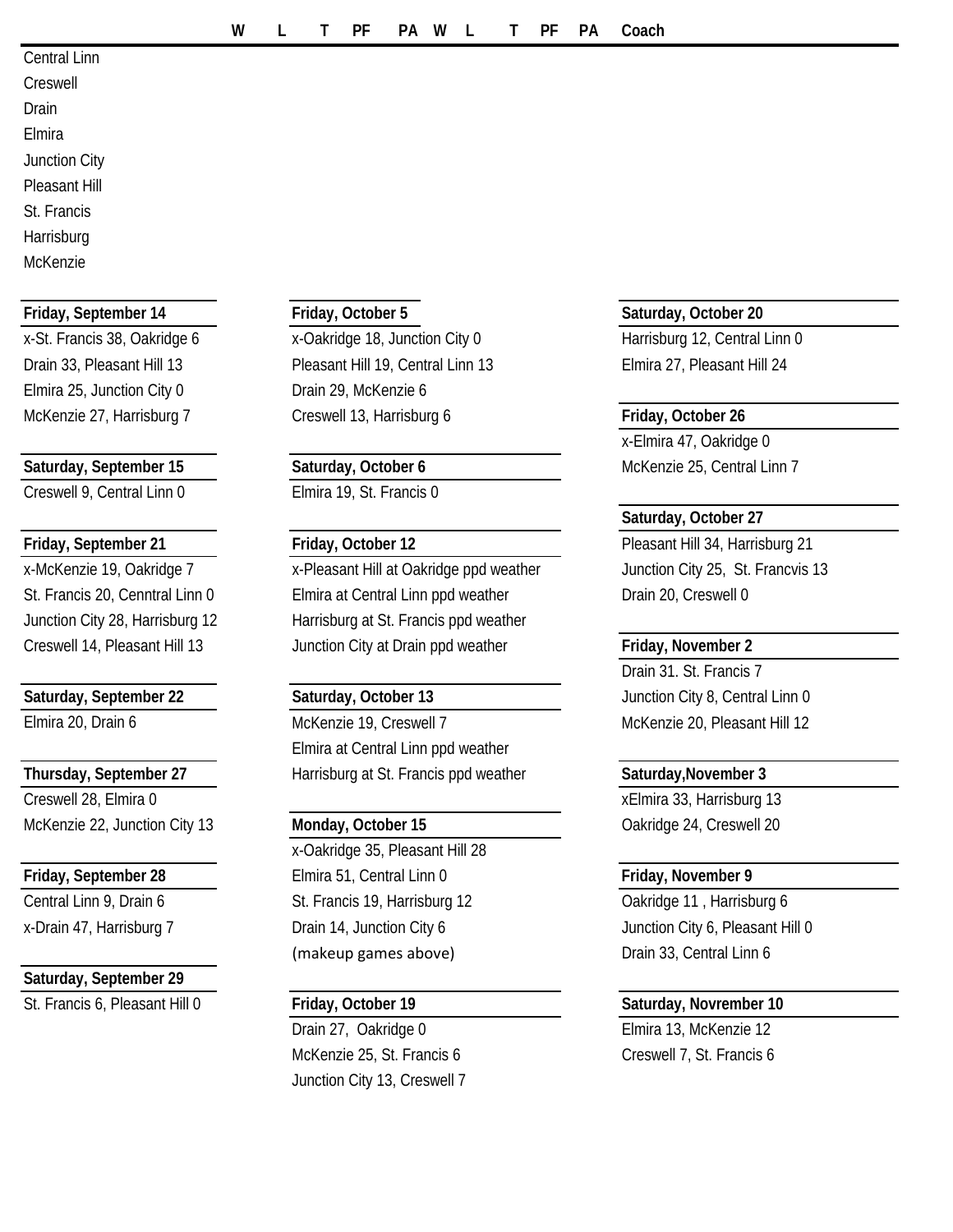Douglas Glendale Glide Myrtle Creek **Sutherlin** Riddle

### **Friday, September 14 Friday, September 28 Saturday, October 20**

x-Coquille 27, Douglas 0 x-Sutherlin 25, Glide 13 Glide 20, Glendale 7 x-Bandon 24, Sutherlin 0 x-Gold Beach 19, Riddle 12 Myrtle Creek 19, Sutherlin 13 x-Myrtle Point 9, Myrtle Creek 6 x-Pacific 27, Glendale 7 Riddle 38, Riddle 14 x-Riddle 25, Yoncalla 12 x-Rogue River 6, Glendale 0 **Saturday, September 29 Friday, October 26**

x-St. Mary's 38, Glide 31 **Saturday, October 27**

**Friday, September 21** Sutherlin 38, Glendale 13 Glide 33, Sutherl; in 0 Oakland 14, Myrtle Creek 0 Riddle 34, Myrtle Creek 6

### **Saturday, September 22 Saturday, October 6** Douglas 20, Sutherlin 7

x-Elkton 25, Glendale 12 *Riddle 27, Glide 0* x-Siuslaw 7, Douglas 6 **Friday, October 12**

x-Bandon 41, Myrtle Creek 13 Riddle 47, Glendale 7 **Saturday, September 15** x-Myrtle Point 7, Douglas 2

x-Riddle 26, Coburg 7 Douglas at Glendale ppd weather **Friday, November 9** x-Yoncalla 20, Sutherlin 6 Riddle at Sutherlin ppd weather x-Illionis Valley 33, Glendale 0 Glide at Myrtle Creek ppd weather Phoenix 21, Ridd; e 7

### **Monday, October 15**

Douglas 26, Glendale 0 Riddle 28, Sutherlin 6 Myrtle Creek 19, Glide 14 *(makeup games above)*

**Friday, October 5** Myrtle Creek 25, Douglas 12

### **Friday, November 2**

x-Glide 14, Mapleton 6 Glide 26, Douglas 13 Myrtel Creek 14, Glendale 13

*(District Playoff for state berth)*

### **W L T PF PA W L T PF PA Coach**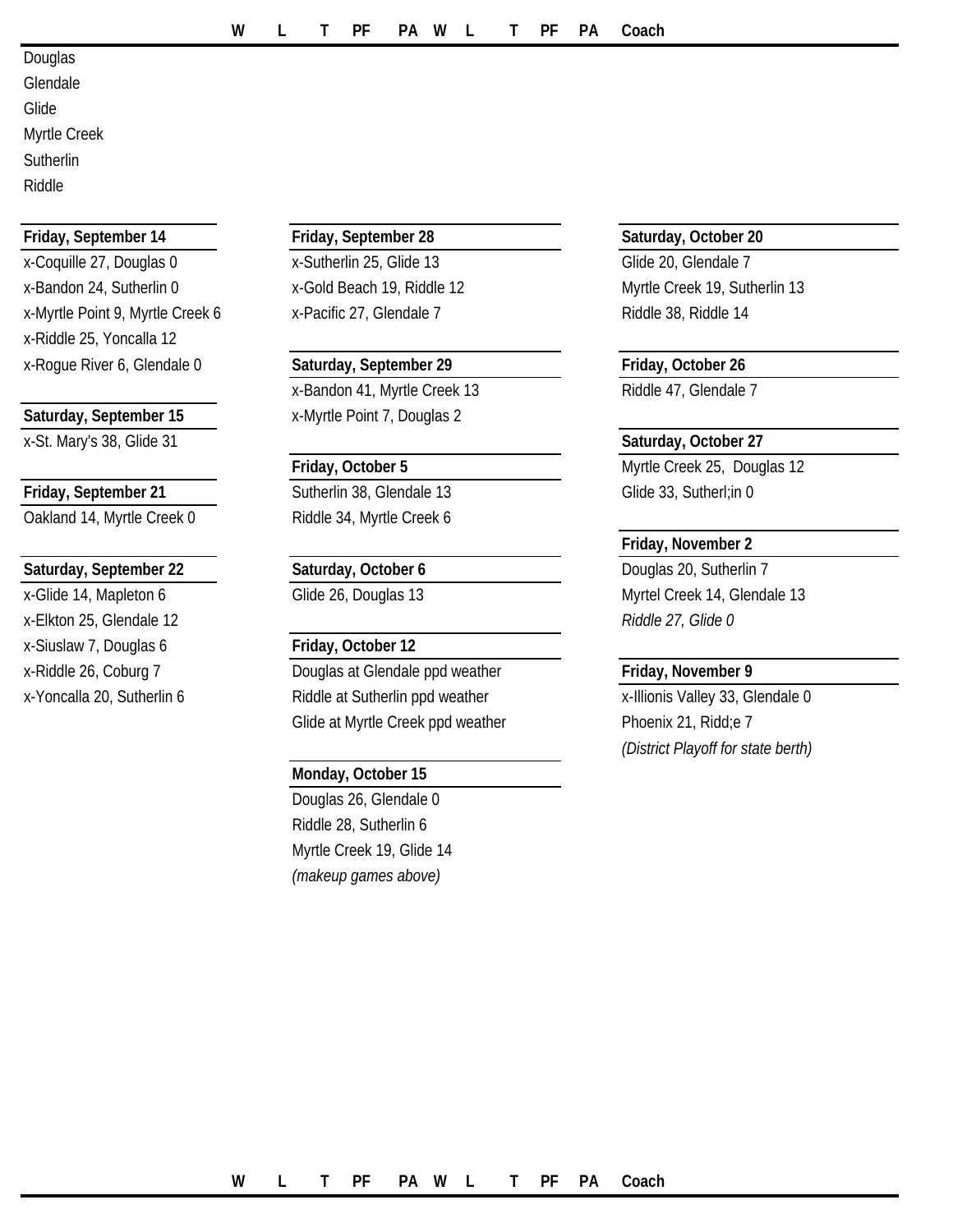St. Mary's Eagle Point Sacred Heart Lakeview **Henley** Illionis Valley Phoenix Rogie River

x=Phoenix 33, Oakland 7 Phoenix 0, Eagle Point 0 (tie) St. Mary's 12, Eagle Point 6 x-Eagle Point 7, Brookings 0 Henley 7, Roque River 6 Phoenix 21, Henley 7 x-Rogue River 6, Glendale 0 Illionis Valley 40, Lakeview 12 Illionis Valley 25, Rogue River 13 x-Gold Beach 34, Illionis Valley 32

Lakeview 23, Scared Heart 0

### **Friday, September 21 Henley 27, Eagle Point 12 Henley 27, Eagle Point 12**

Phoenix at Roque River **Saturday**, October 13 Eagle Point 26, Illionis Valley 6 St. Mary's 27, Roque River 12 Saturday, November 3

Rogue River 25, Sacred Heart 0 **Phoenix 21**, Riddle 7 Ridd; e Henley 31, Illionis Valley 7 **Saturday, October 20** *(District Playoff for state berth)* Lakeview 6, Eagle Point 0 Phoenix 47, Lakeview 13

St. Mary's 20, Phoenix 7

# **Friday, September 14 Friday, October 5 Friday, October 26**

**Saturday, October 6 Saturday, October 27 Saturday, September 15** St. Mary's 45, Sacred Heart 13 Lakeview 40, Modoc (CA) 19

### x-Henley 20, Chiloquin 0 **Friday, October 12 Friday, November 2** x-St. Mary's 38, Glide 31 **Phoienix 28, Illionis Valley 7** St. Mary's at Illionis Valley 1 Eagle Point at Sacred Heart ppd weather Phoenix at Sacred Heart

Henley 34, Sacred Heart 0 Henley 24, Lakeview 6 Lakeview 24, Roque River 0

# **Saturday, September 22 Friday, October 19 Friday, November 9**

St. Mary's 26, Lakeview 7 St. Mary's 19, Henley 13 St. Mary's 19, Henley 13 St. Mary's 26, Clendale 0 Eagle Point 14, Rogue River 0 Eagle Point 67, Sacred Heart 0 **Friday, September 28** Illionis Valley 27, Sacred Heart 7 *(make up game, Oct 12)*

### **Saturday, Novrember 10**

**Saturday, September 29 Saturday, September 29 x**-St. Mary's 13, Tulekake (CA) 7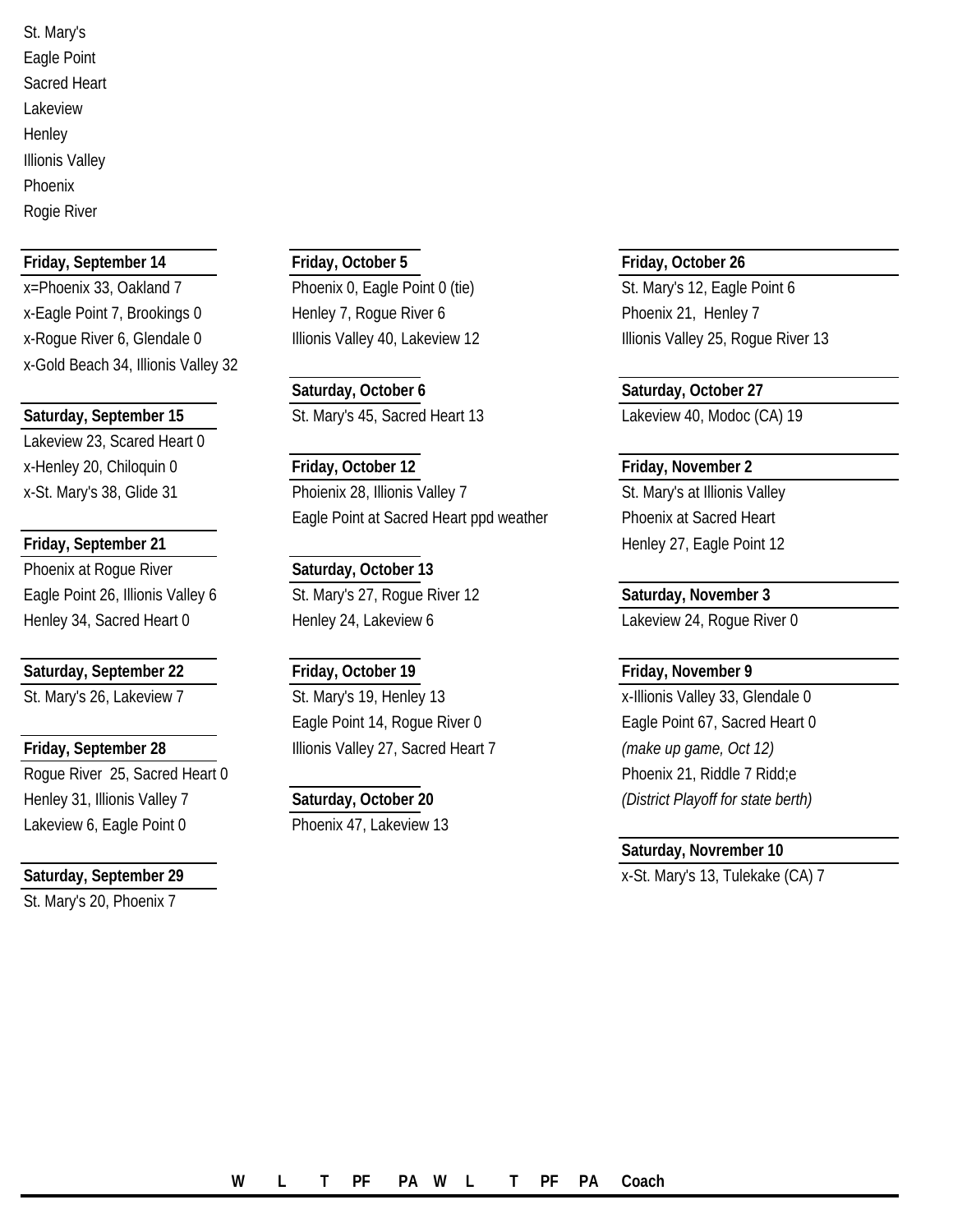Burns Elgin Enterprise Grant Union Heppner Lakeview Madras **McLoughlin** Nyssa Ontario Vale

### **Friday, September 14 Friday, October 5 Friday, October 26**

x-Weiser (ID) at Nyssa van all vale 33, Nyssa 14

x-Burns at Modoc (CA) **Friday, October 12**

x-Heppner 22, Condon 7 **Saturday, October 13** x-Weston at Pilot Rock x-Umtilla 6, Pilot Rock 0 Burns 19, Pilot Rock 0 Burns 32, Grant Union 0 Madras 12, Sherman County 0 Vale 14, Enterprise 0 X-Vale 0, Ontario 0 (tie) x-Payettet (ID) 7, Nyssa 0 x-Nyssa 13, Parma (ID) 6 x-Payettet (ID) 7, Nyssa 0 x-Emmett (ID) 13, Vale 6 x-Enterprise 41, Elgin 0 **Friday, October 19 Saturday, November 3**

x-Grant Union 24, Crook County JV's 7 x-Ontario 19, Nyssa 7 **Friday, November 9**

### **Friday, September 28**

x-Heppner at Umatilla **Saturday, October 20 Saturday, Novrember 10** Sherman County 14, Pilot Roock 7 x-Enterprise 35, Joseph 0 Burns 41, Vale 6 Madras 20, Grant Union 8 Condon 14, Grant Union 6 *(District Playoff for state berth)* X-Emmett (ID) 28, Nyssa 0 X-Vale at Weiser (ID) x-Enterprise 18, Union 0

x-Grant Union at Maupin The State of Aleppner 23, Stanfield 0 and State 30, Heppner 13 Enterprise at Heppner The Stephen Assembly X-Pilot Rock at McKeown Grant Union 13, Pilot Rock 7 x-Sherman County 21, Umatilla 12 Grant Union 19, Sherman County 6 Enterprise at Nyssa x-Vale 37, Meridan (ID) 7 x-Burns 25, Wasco County 7 x-Vale 28, Parma (ID) 0 x-Enterprise 39, Wallowa 0 **Saturday, October 27**

**Heppner at Grant Union <b>Friday, November 2** 

Heppner 6, Pilot Rock at Heppner 0 x-Enterprise 54, Wallowa 19 **Saturday, September 22** Burns 30, Sherman County 0 x-Vale 39, Payette (ID) 0 x-Joseph at Enterprise

**Saturday, September 15 Saturday, September 15 x**-Sherman County at Condon

**Friday, September 21 Heppner 12, Sherman 6 Heppner 12, Sherman 6**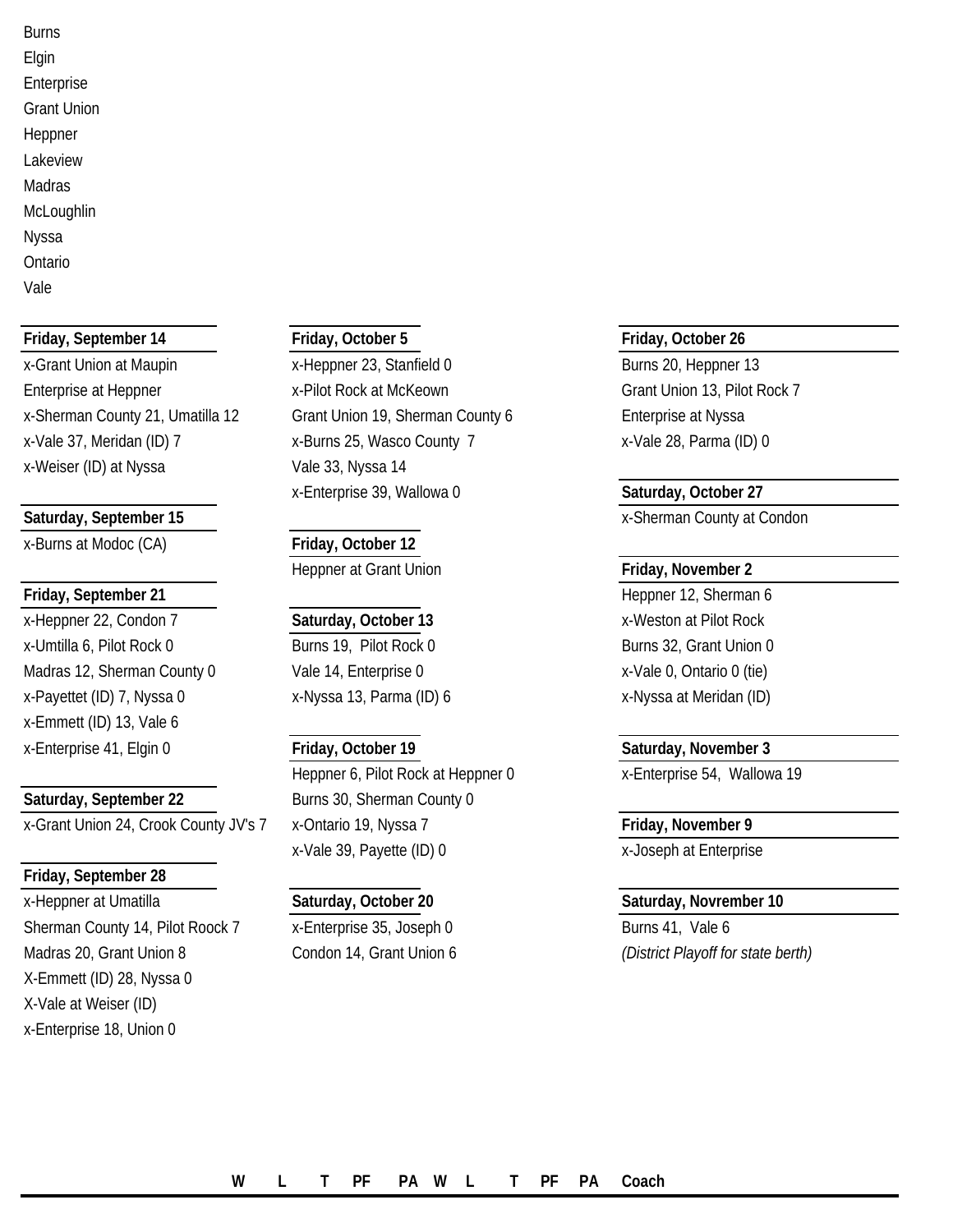Canby Cascade Union **Central** Gervais Mt. Angel North Marion Scio Setta Catholic Star of the Sea Stayton **Woodburn** 

### **Friday, September 14 Friday, October 5 Friday, October 26**

North Marion 13, Cascade 0 Gervais 25, Woodburn 0 Canby 41, Scio 6 x-Scio 6, Santiam 0 Stayton 21, North Marion 7 Stayton 19, Cascade 14 x-Mt. Angel 20, Tillamook Catholic 0 Central 33, Serra Catholic 6 Mt. Angel 28, Woodburn 0 x-Canby 32, Molalla 7 Cascade at Canby Serra Catholic 12, Gervais 7 x-Serra Catholic 7, Silverton 6 Mt, Angel 39, Scio 0 Central 26, North Marion 13 x-Central 25, Sweet Home 0 Gervais at Stayton **Friday, October 12 Friday, November 2**

x-Scappoose 21, Canby 20 Canby 24, Stayton 0 x-Gervais at Monroe Canby 34, Woodburn 0 Scio 21, Tillamook Catholic ???? **Tuesday, October 16** Serra Catholic at North Marion x-North Marion 25, Santiam 12 North Marion 25, Gervais 13 Gervais 38, Cascade 12

Serra Catholic 14, Cascade 12 North Marion 18, Woodburn 0

Canby at Serra Catholic ppd weather Woodburn 20, Serra Catholic 7 **Friday, September 21** Cascade at Mt. Angel ppd weather Mt. Angel 14, North Marion 6 x-Waldport at Cascade Stayton at Central ppd weather Cascade 18, Scio 6 x-Woodburn28, Molalla 7 *(no information on 3 games above)* Central 44, Gervais 14

x-Jesuit 32, Serra Catholic 0 Gervais at North Marion ppd weather Central 35, Silverton 0 Scio at Woodburn ppd weather **Friday, November 9**

(makeup game above) Stayton 38, Scio 0

Scio 14, North Marion 6 **Serra Catholic 27, Stayton 6** Friday, November 16 Mt. Angel 19, Gervais 0 Centrakl 1, Cascade 0 (forfeit) Woodburn 27, Scio 0 Stayton 0, Woodburn 0 (tie) *(fields bad on weather week before)* (makeup game, Oct 12)

> Gervais 38, Scio 0 Mt. Angel 25, Canby 12

**Friday, September 28** Central 33, Mt. Angel 0 Central 24, Canby 7 **Friday, October 19** *(District Playoff for state berth)*